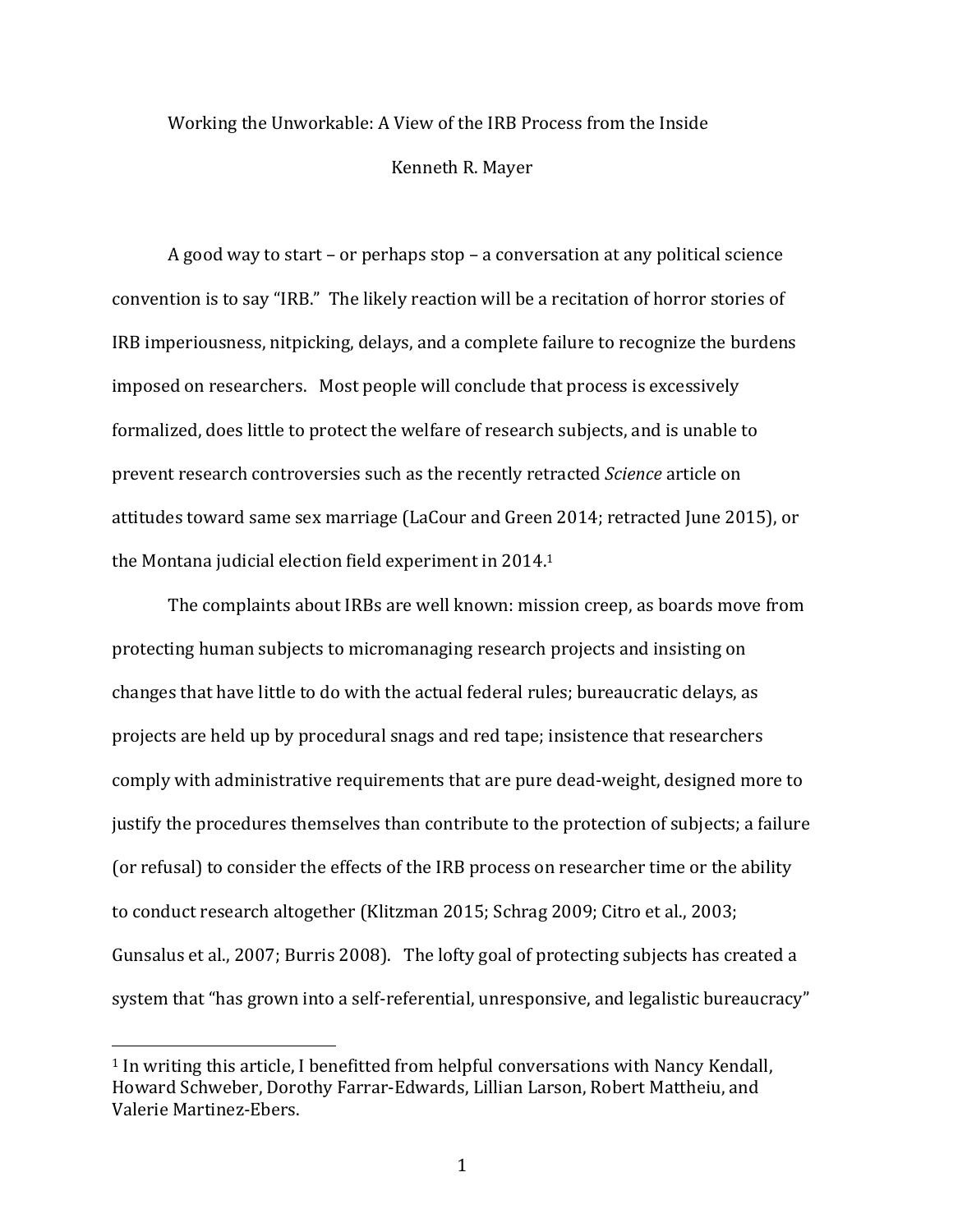(Burris 2008, 65). None of this would be a surprise to those critical of the early efforts to draft regulations in the 1970s, who warned that the rules designed for biomedical research were ill-suited to the social sciences. A 2008 symposium in PS identified many issues (Hauck 2008), and little appears to have changed since then

My goal here is not to recapitulate these complaints, but to analyze what things look like from inside an IRB. My views are informed not just by my experience as a researcher who has gone through the process multiple times, but also from the vantage point of 5 years on the Educational, Social and Behavioral Sciences (ED/SBS) IRB at UW Madison, including 2 years as chair. During these 5 years, I spent considerable time talking to faculty and listening to their complaints, meeting with PIs to work through issues with their submitted protocols, calming graduate students certain that a notice of noncompliance for a minor administrative violation was a career-ender, and responding to frustrated colleagues infuriated at what they saw as unnecessary and even arbitrary demands and restrictions. I got into the habit of asking political scientists at other universities about their experiences with their own IRBs, and frequently discussed in the ED/SBS IRB here how we would have dealt with these projects. I am also part of a loosely organized group of faculty here working (very slowly) to promote some institutional reforms.

This experience led me to three conclusions. First, the IRB process is not as bad as it is frequently portrayed, at least as it operates at the UW (though I am certain that some of my colleagues here will dispute this). It is hardly ideal, to be sure, and we sometimes struggled to apply to social science research a framework designed for medical research when the projects we examined often presented very small risks to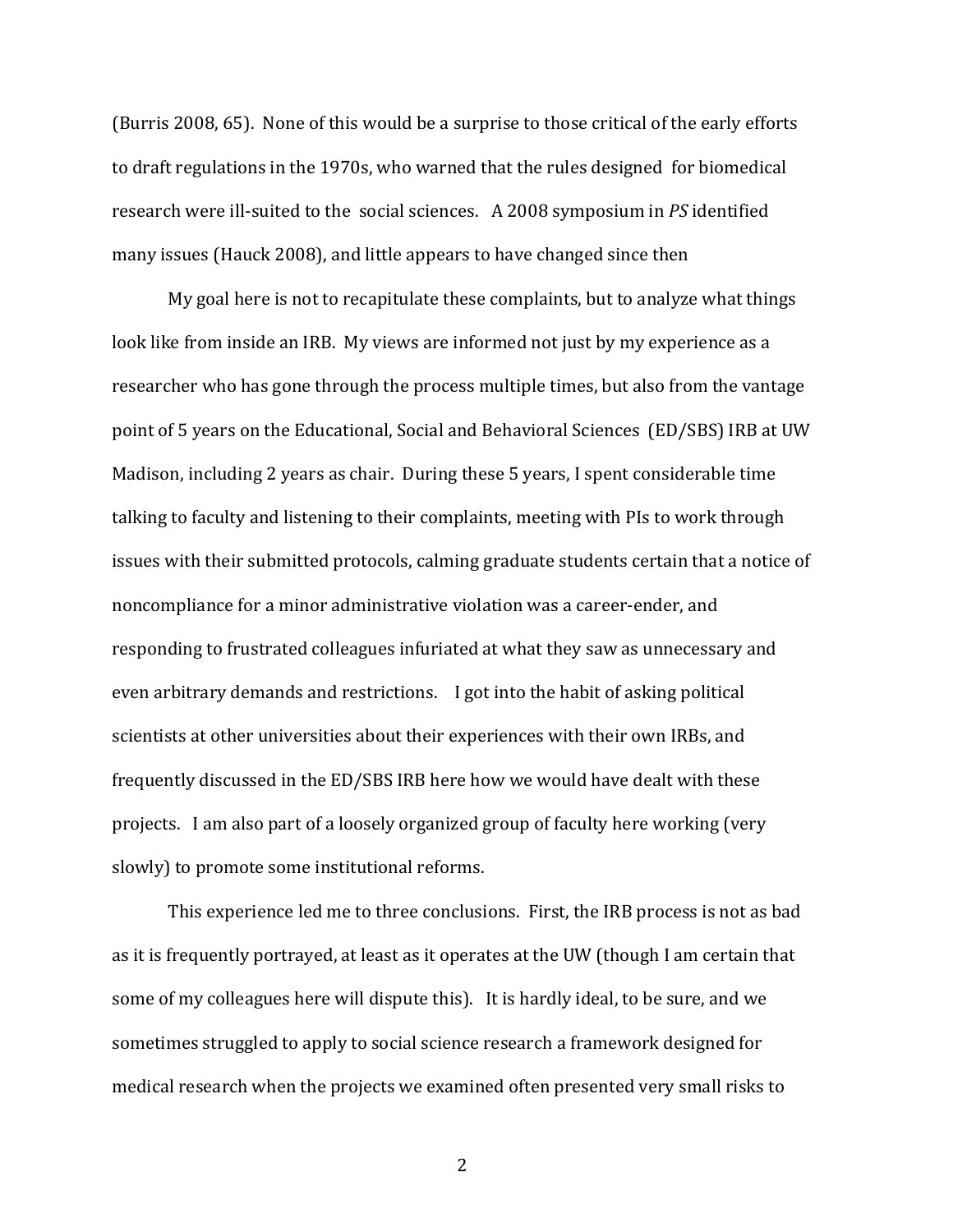subjects. But we made an effort to be judicious, were very careful to avoid mission creep, and focused our attention on those studies and activities that we felt were most likely to pose actual risks to subjects. We did not micromanage research projects or insist on methodological changes unless we saw a direct connect to a concrete risk that could be minimized. I do not recall any cases where we rejected a protocol or where a researcher abandoned a project rather than make the changes that we required. We frequently struggled with the fuzzy boundary between making administrative determinations and establishing policy, and were often worried that we were setting precedents that would create problems for future IRBs. And although we were aware that we had an obligation to implement institutional policies as best we could, there were many times where we questioned those policies.

We pushed back against demands from external actors, including auditors, that we felt were unreasonable. For example, The UW requires all PIs doing research involving non-English speaking subjects to submit consent forms in the relevant language. This is an appropriate accountability check, since even if there isn't an IRB member who speaks, say, Thai or Urdu, we have a written record and the ability to check the documents if any concerns arise. During one external review that took place when I was Associate IRB Chair, we faced pressure to impose a rule requiring all foreign language consent forms to be back-translated into English by independent professional translators. Such a rule, we were told, was necessary to insure that consent forms contained what PIs said they contained. The IRB Chair objected in the strongest terms, arguing that such a rule would do nothing protect subjects, would only serve to impose a monetary cost as a condition of submitting a protocol (it went without saying that PIs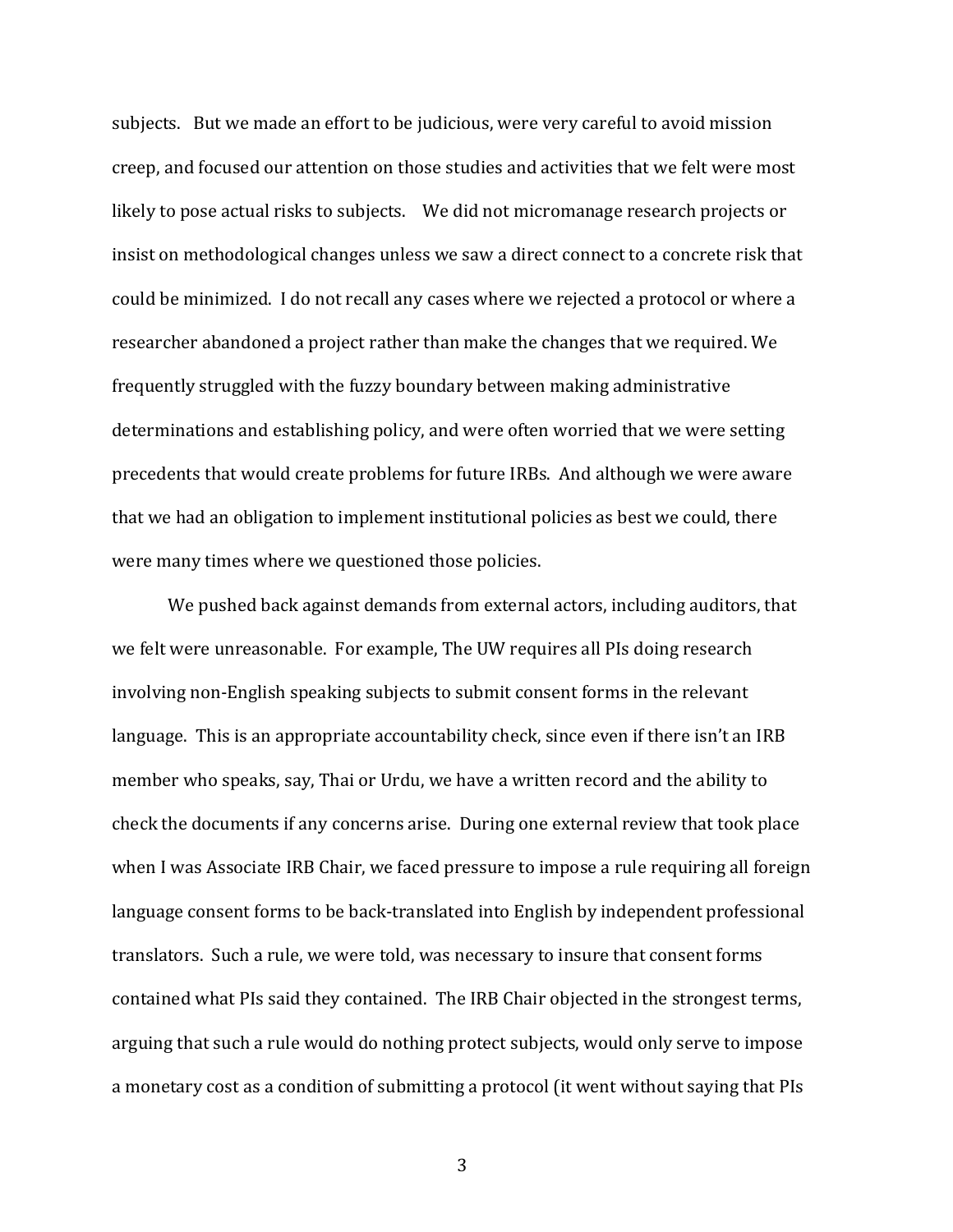would have to pay for it themselves), and that the UW trusted researchers to act ethically. The UW policy remains unchanged. Another review faulted us for sending too many protocols back for minor changes that could be reviewed by a subcommittee of two IRB members rather than deferrals that had to go back to the full IRB, and for having too many unanimous votes in the IRB. Still another objected to the fact that some consent forms were signed in pencil rather than pen, and wanted a requirement that all consent forms be signed in ink. Such a policy, in my view, would do nothing but cause PIs to roll their eyes in exasperation.

What I told my frustrated colleagues is that they cannot use a "reasonable" person" standard to judge the IRB process. They needed to apply an *unreasonable bureaucrat* standard: that someone with the authority to punish the University or deny a certification might question the IRBs work years later, perhaps after a serious adverse event that calls into question our entire process; who demands justification for each decision the IRB has made, and who is no mood to give us the benefit of any doubts. When something goes wrong, the individual researcher is not the one who alone bears the cost. The institution and other researchers there will be seriously harmed if the federal government imposes the nuclear option of shutting down all research. On the other side of the ledger, most compliance costs are borne by the individual PIs, who see little general benefit from the IRB process.<sup>2</sup>

<sup>&</sup>lt;sup>2</sup> Schrag identified a handful of examples in which PIs said that IRB review improved their projects by identifying problems, or where review headed off research that was potentially harmful. Still, he concludes, "it is vastly easier to find abuses by IRBs than abuses by social scientists. And rarer still are abuses that could have been prevented by prospective review" (2009, 171).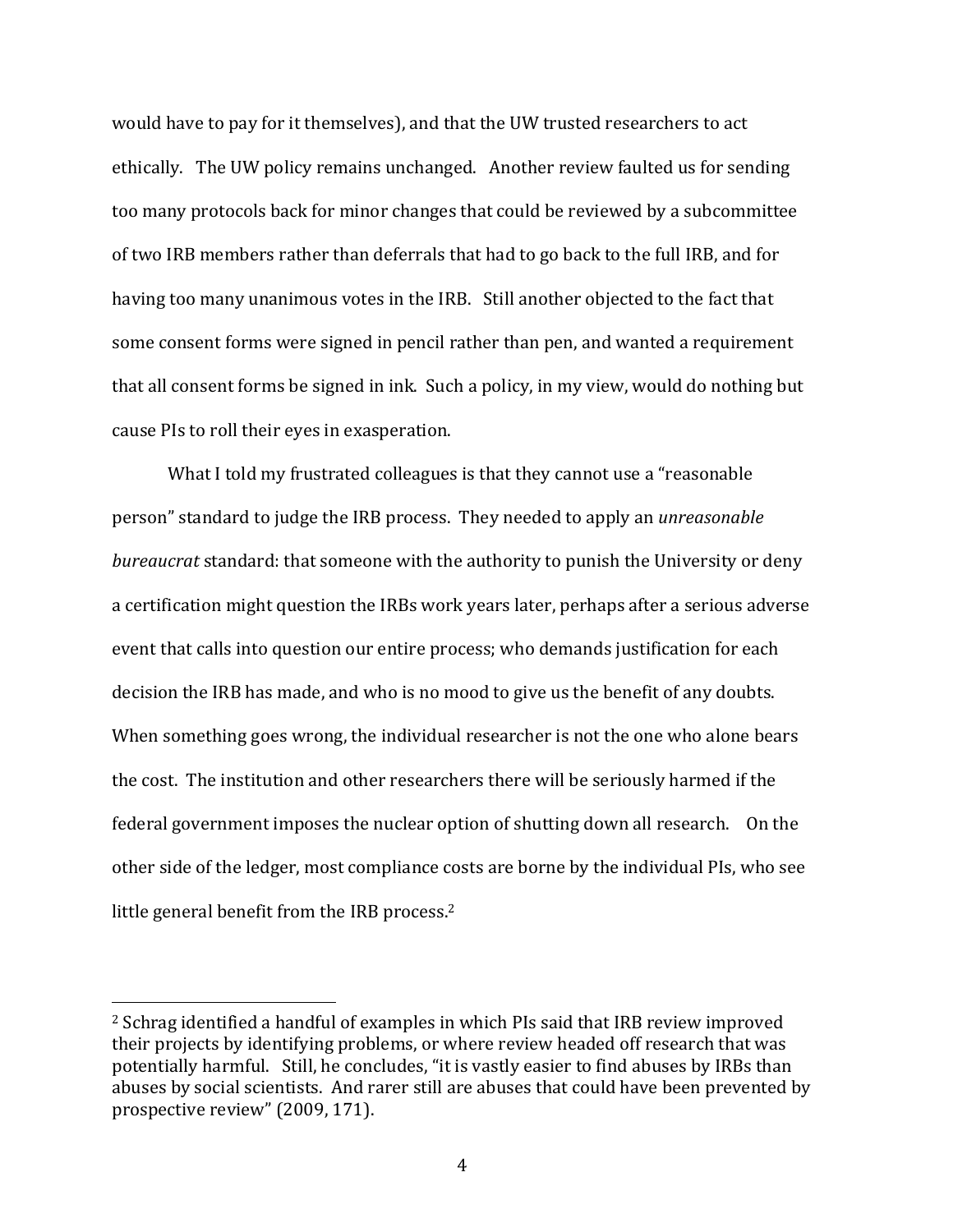Second, the process can be improved, primarily by recognizing that many procedural requirements are designed to address risks that are so unlikely, and so slight if they do occur, that it would be reasonable to dispense with them. Do minor alterations to interview questions need to be reported and justified? If a survey has a higher than expected response rate and winds up with 850 respondents instead of the originally intended 600, is that really a problem? At the institutional level, policy makers should expand the categories of research that are exempt from review.<sup>3</sup> It could involve, for example, a policy that the risk of a small "dignitary harm" to a subject is so transitory or otherwise innocuous that it will not be considered a substantive harm. The difficulty here, of course, is what happens at the margins, where benign ethnographic or survey research spills over into more sensitive areas, or where seemingly trivial harms turn into something more serious..

During my 5 years on the IRB, I was aware of only a few problems that *could* have resulted in harm to subjects, all involving actual or potential breaches of confidentiality. Most of these occurred through lost or stolen laptops or disks, or file cabinets left unlocked. The most serious involved the unauthorized sharing of data with another researcher, including information about personality disorders, in a study of a vulnerable population. Even in these cases, the latter of which we deemed serious enough to report to the federal OHRP, there was no evidence that I saw of an actual harm to a subject. Complaints that came into the office tended to be minor, such as

<sup>&</sup>lt;sup>3</sup> Examples are all online or telephone surveys that do not involve face to face interaction with a researcher, and certain types of ethnographic research into benign subjects.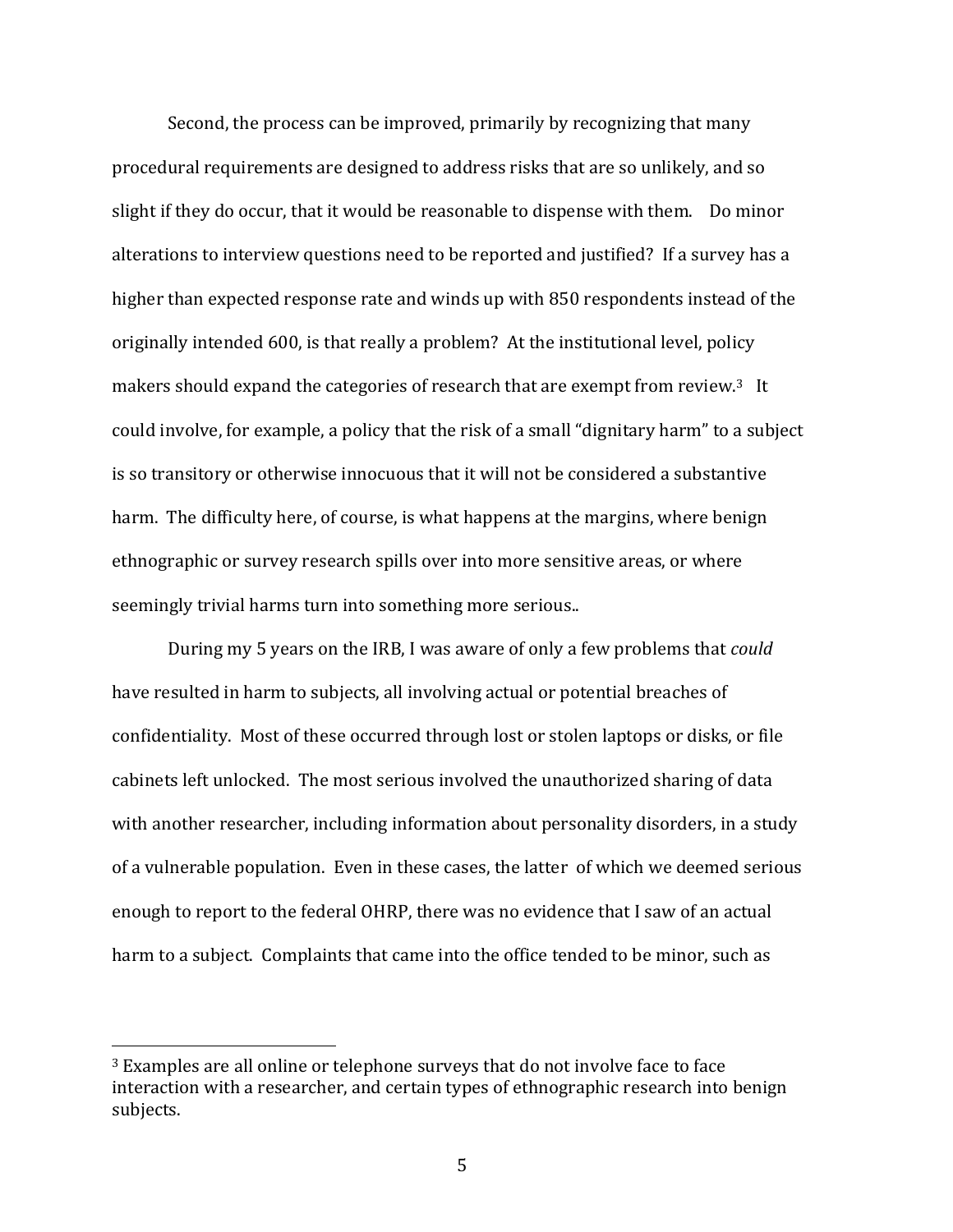people irritated at receiving an unsolicited mail invitation to participate in a survey that they regarded as intrusive.

Third, IRBs are frequently blamed for problems that do not have anything to do with IRBs, either because research became controversial for reasons other than risks to subjects, or because it was never subjected to IRB review at all.<sup>4</sup> This kind of elision blurs important distinctions between different types of research, and causes spillover effects when problems in one area are used to justify restrictions imposed on all research.

## **An Overview of the Educational and Social Sciences IRB at Wisconsin**

The UW received \$879 million in external research funding in 2013-2014, including \$660 million from the federal government (UW Madison 2015, 62). In 2012-2013, the UW was ranked  $14<sup>th</sup>$  nationally among all universities in federal funding for science and engineering R&D (UW Madison 2015, 66-67).

We have 3 IRBs – a Health Sciences IRB, an Educational and Social Sciences IRB, and a Greater than Minimal Risk IRB which considers protocols involving more significant risks. The UW is at the more stringent end of the spectrum of review, as in practice we subject all human subjects research to the IRB process irrespective of funding source. We have two Federal Wide Agreements (FWAs), one with the Department of Health and Human Services, and a separate FWA for research funded by

<sup>&</sup>lt;sup>4</sup> There may well be an indirect effect operating with research not submitted to IRBs by PIs who consider the process sufficiently onerous they feel justified in ignoring it. These PIs might have been willing to work with a more responsive IRB.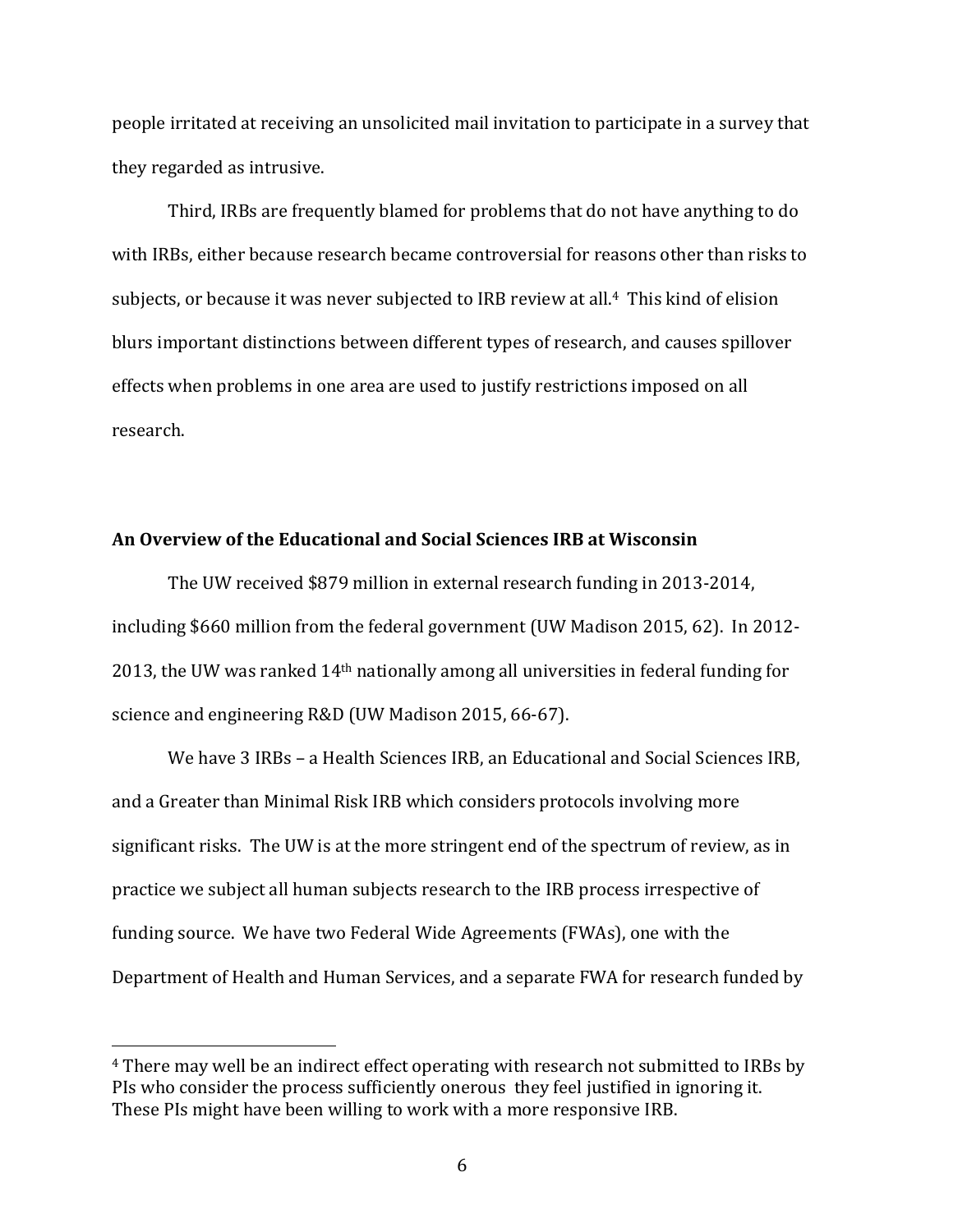the Department of Defense. We are accredited by AAHRP (Association for the Accreditation of Human Research Protection Programs).

The Educational, Social and Behavioral Sciences IRB reviews about 800 new protocols each year and another 900 or so as continuing review of existing protocols. Of the new protocols, only about 1 in 8 goes to the full committee, with the rest reviewed administratively or by a subcommittee of 2 IRB members. About half of the new protocols are from students (mostly graduate students doing dissertation research).

A back of the envelope calculations provides a rough idea of the time costs of the process. It is a reasonable estimate that preparing and submitting a mediumcomplexity protocol for IRB review takes about 10 hours, with more detailed projects taking longer.<sup>5</sup> Factor in another 2-5 hours responding to IRB questions for even an expedited protocol, and another 10 or so for protocols that are deferred or require modifications. A conservative estimate is an average of 15-20 person-hours for each new protocol, although complex protocols with multiple PIs or sites could easily be 4 or 5 times that, which suggests about 12,000-16,000 hours per year in researcher time for initial submissions. Submitting materials for the protocols undergoing continuing review or involving changes will take at least 1-2 hours each, adding as much as 1,800 more hours. IRB committee meetings and proposal reviews add perhaps another 750

<sup>&</sup>lt;sup>5</sup> The tasks specific to IRB review would be crafting an explanation of the research, drawing up a consent form, thinking about risk and procedures to minimize it, working through the web application, and going through training for researchers making their first submission. . An experienced PI who has gone through the process many times might be able to complete it in a few hours, but not many researchers fall into that category. Most graduate students will go through the process only once, and will put in more time.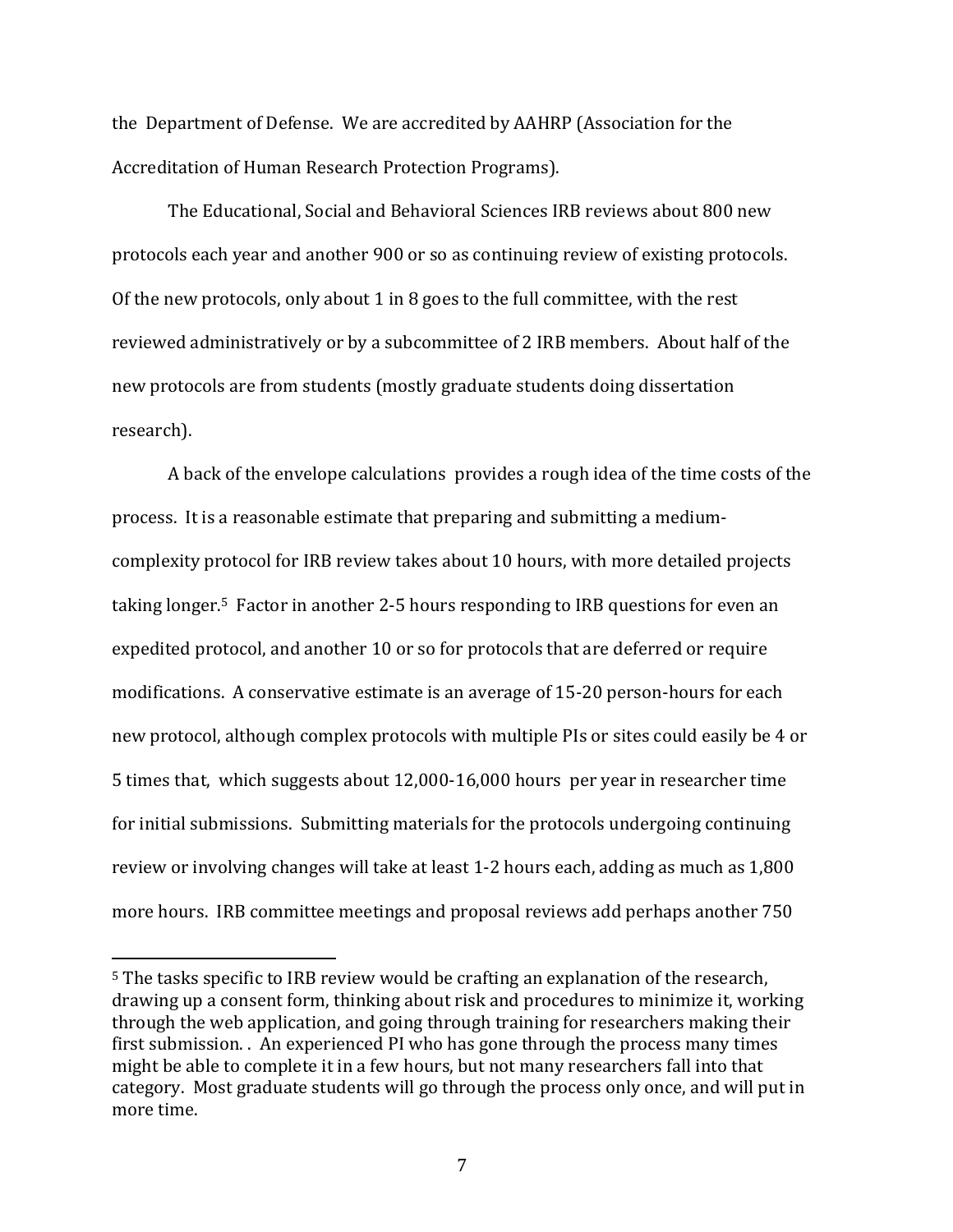hours per year for the 14 non-staff IRB members collectively. Add in another 10,000 hours per year for 5 full time IRB staff, and allowing for additional time for consultations, and it is plausible to think that the university spends, conservatively, in the neighborhood of at least  $25,000-30,000$  person-hours each year on the basics, with most of that load falling on researchers.<sup>6</sup> But we do not know the actual number, as there is no mechanism for tracking how much time is spent on the process.

Does that investment in time and effort – not to mention the social costs of possibly discouraging certain kinds of useful but difficult research, self-censoring of possible projects, or an overall reduction in research activity – produce anything? Can we say with any confidence that these costs make research subjects better off? Or that an alternative model might achieve the same protections with far lower costs? Or that the current system might have the perverse effect of *reducing* protections by diverting attention from real risks as IRBs are buried under administrative trivia or encouraging researchers to take their chances and skip the process altogether?

### **Hard Cases Make Bad IRB Law**

 

Consider the following case: a PI proposes a study of near-death elderly in Tibet about what happens when they die. The local religious and cultural custom is that death occurs in stages over several hours, even after what in the West would be considered irreversible physical death. The research involved interventions and rituals performed on individuals who under *our* definition of death were dead, but under *their* definition of death were still alive.

 $6$  This rough estimate does not include the ongoing time devoted to maintaining records and managing compliance over the course of a research project.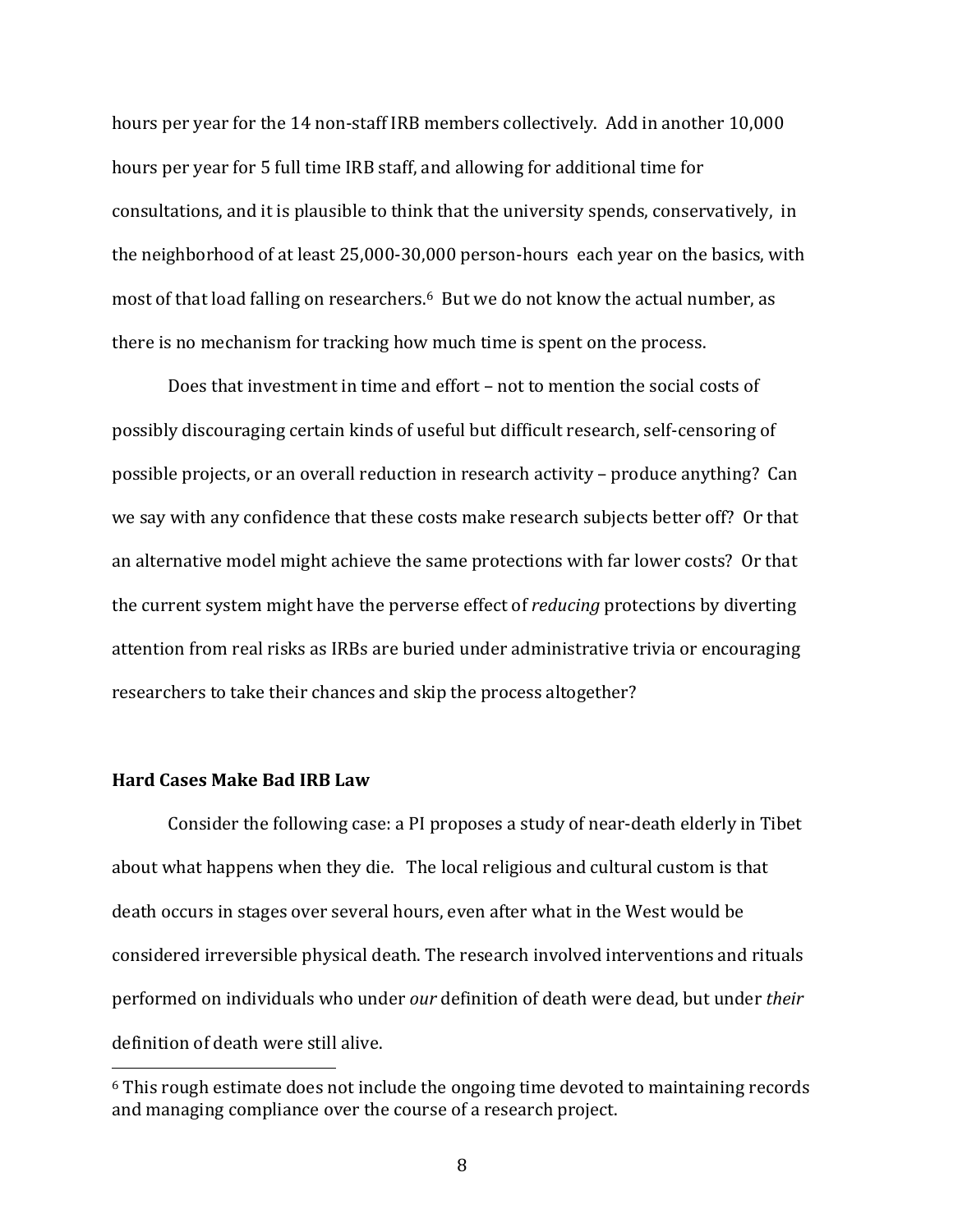Is this human subjects research? If the subjects are dead, then they are clearly no longer human subjects and the IRB had no reason to be involved. If they are alive, they clearly are human subjects.

We struggled with the question of whether we even had the authority to look at this. One the one hand, the subjects were dead at the time the research would take place, at least by our conceptions. On the other, the Common Rule, UW policy, and basic ethics required us to give special consideration to local cultural norms and practices. If the subjects were still alive according to the local religious and social practices, then we had an obligation to respect those practices. There was an additional consideration, which is that the research involved what could reasonably be described as vulnerable subjects (who were elderly, did not speak English, may not have been able to read and write, and may be terminally ill). We concluded that this was human subjects research, and relied on the consent process to respect the autonomy of subjects and address any risks.

This may seem to be an obvious case. An IRB critic might think it was absurd for us to spend any time pondering what it means to be dead. I wonder what *Monty Python* or Ion Stewart could have done with our deliberations. Our interpretation of the rules and application to this protocol were reasonable in my view, but a different IRB could have concluded that this did not constitute human subjects research.

All of the tough cases we dealt with involved this type of ambiguity, including the following examples from protocols we reviewed:

(1) UW Faculty and staff are mandated reporters for child abuse and neglect, and sexual assault, whether observed or revealed. Under this policy, an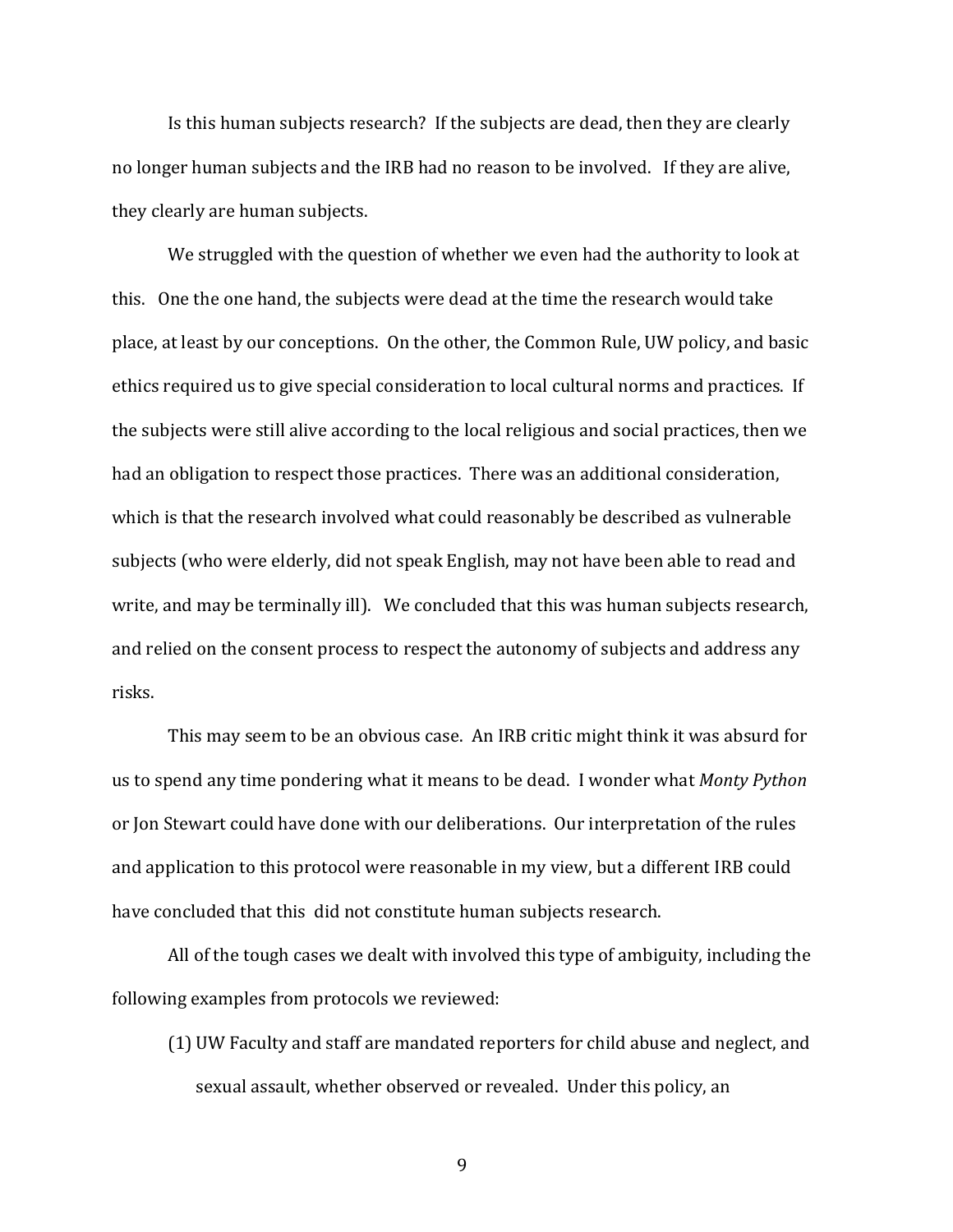otherwise benign home visit or interview could trigger a mandated report if a PI or other investigator observes or learns of evidence of abuse, neglect, or sexual assault. Quite obviously, this is a risk to a research subject. How should the risk be addressed in a consent form? How much detail is necessary? Does this requirement and risk mean that *all* social science research that involves children or people who may have children must be subject to full review?

- (2) Studies dealing with risky behaviors or sensitive topics may apply for a Certificate of Confidentiality (CoC) from either the National Institutes of Health or the Department of Health and Human Services. These are legal instruments designed to protect researchers from being forced to divulge identifying information about subjects "in any civil, criminal, administrative, legislative, or other proceeding, whether at the federal, state, or local level."7 A CoC enhances our confidence that subject data will remain confidential, but does it offer meaningful protection to a research subject if a prosecutor or federal investigator went to court to demand it? The answer, we were advised, is that no one is sure, since there have been few legal tests.
- (3) A PI proposed a study involving interviews with people who have either been charged with a crime or are the target of a criminal investigation, about the activities that led to the charges or investigations. Should the IRB be concerned about the risk that their participation could subject them to prosecution or hurt their ability to defend themselves if a district attorney

<sup>&</sup>lt;sup>7</sup> National Institutes of Health, "Certificates of Confidentiality: Background Information." http://grants.nih.gov/grants/policy/coc/background.htm, accessed July 31, 2015.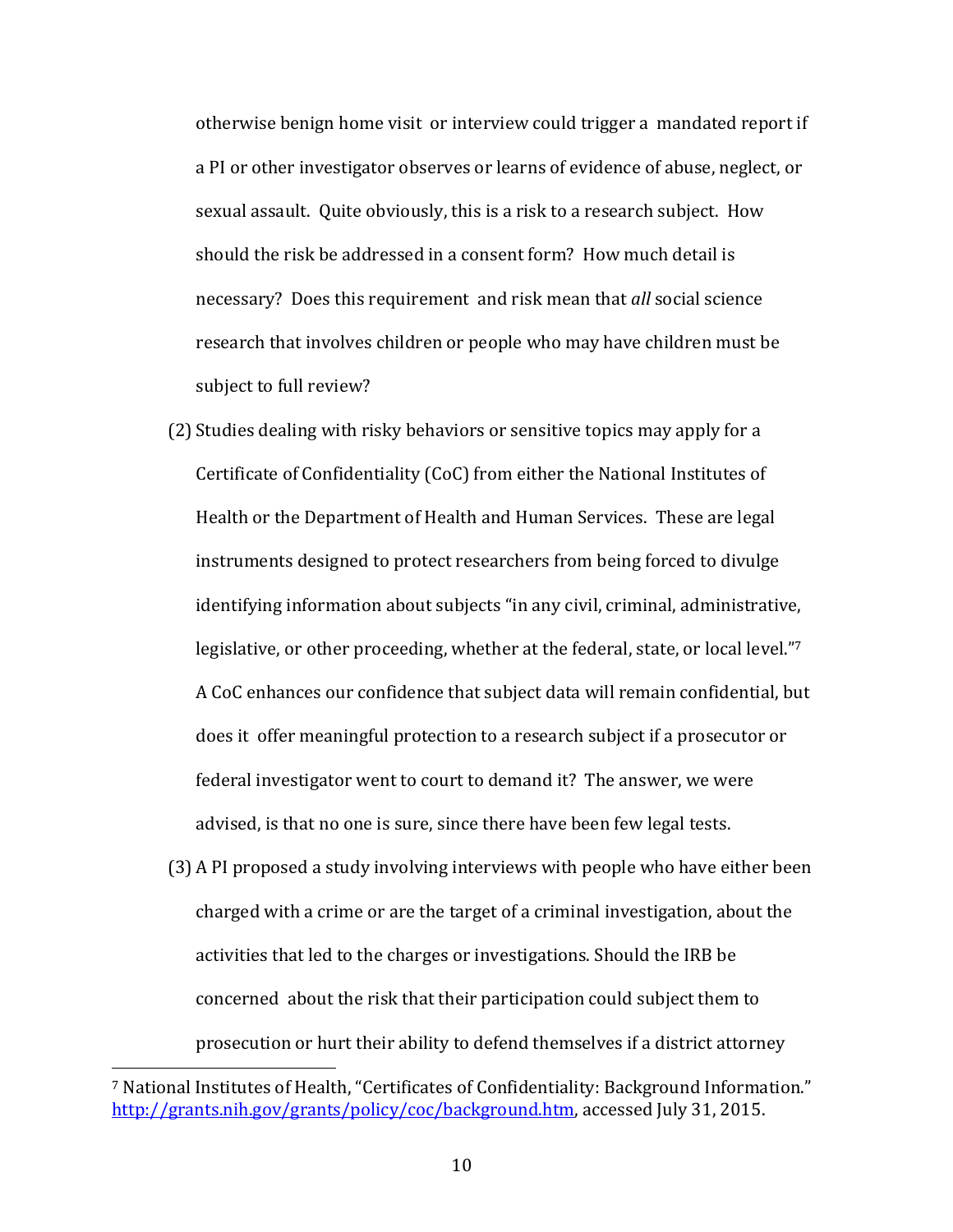demands the researcher's notes? Is informed consent sufficient to address these risks?

- (4) How should the IRB assess risks in a project that studies the experiences, activities, and expertise of consultants in a particular school district with the goal of determining whether they improve student outcomes? What if the researcher's hypothesis is that the consultants are not effective (or even competent)? Such a study could subject all of those individuals to the risk of losing their jobs, whether or not they participated in the study. Is this a risk to a *group*, which is not, strictly speaking, a matter of IRB concern, or is it a risk to individuals that must be addressed and minimized?
- (5) How high does compensation have to be before it becomes coercive? Compensation of, say,  $$1,000$  for a 10 minute survey would be rejected as absurdly high. But what about \$100 for a 5 hour study with a home visit? If \$100 is acceptable, is \$200? \$225? Should researchers be *required* to offer compensation for such a study as matter of respect for individuals, and if so, how much time can a study take before a PI is required to offer it? Does it make a difference whether the subject population is wealthy suburban homeowners, or people recruited from a downtown homeless shelter?
- (6) Should survey research be exempt from review, even when the surveys are conducted by private contractors who may want to keep the data they collect, along with identifiers, and use that data for their own research?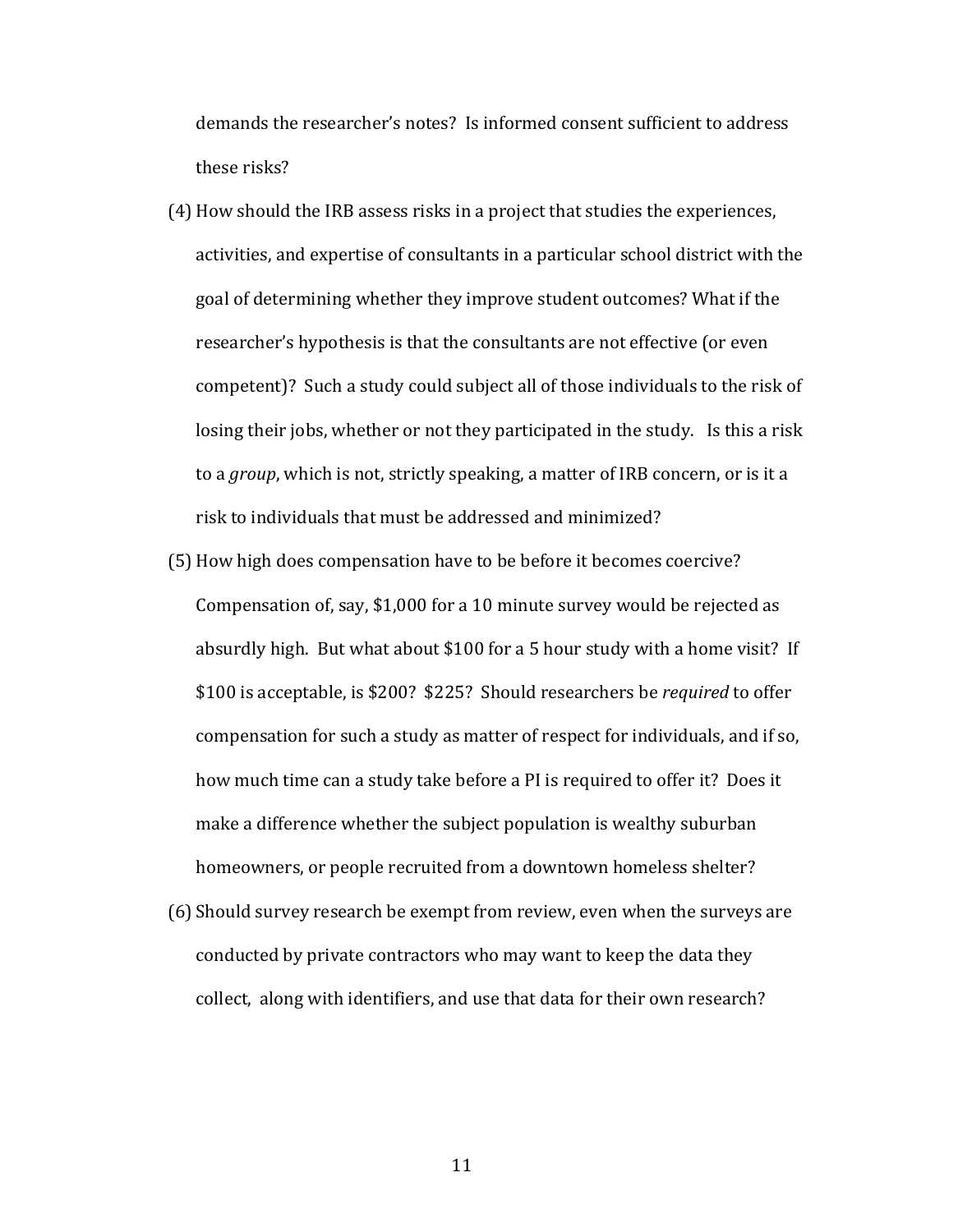- (7) How should researchers protect vulnerable LGBT teenagers who are keeping their status secret from their families, or HIV-positive subjects who live in a country with no legal protection against losing their jobs?
- (8) For research that we think poses some risk, should we require researchers to modify their studies to reduce those risks, or is it sufficient to merely disclose the risks in the consent form? If we rely on consent forms to address the problem, how much detail must be included? At what point does a consent form morph into a legalistic document that, like an end user license agreement, nobody reads?
- (9) How should we evaluate risks in a project that studies attitudes toward government in a country with an authoritarian regime? Can we rely on the proposition that people in those regimes understand the risks of criticizing the government, and that those risks are therefore (as the Common Rule defines it) "not greater in and of themselves than those ordinarily encountered in daily life"  $[45$  C.F.R. 102(j)]?
- $(10)$  A researcher who wants to study a African tribal region says that it is necessary to obtain permission from tribal leaders to work in a particular village. Does that permission have any impact on residents' ability to decline to participate in the research (since they know that the elders have approved it)? Can we ignore the risk of coercion because local customs conceptualize permission and consent differently than we do?

These examples have three things in common. The first is that they all required judgment, because it was often unclear what policy or ethical standard applied, or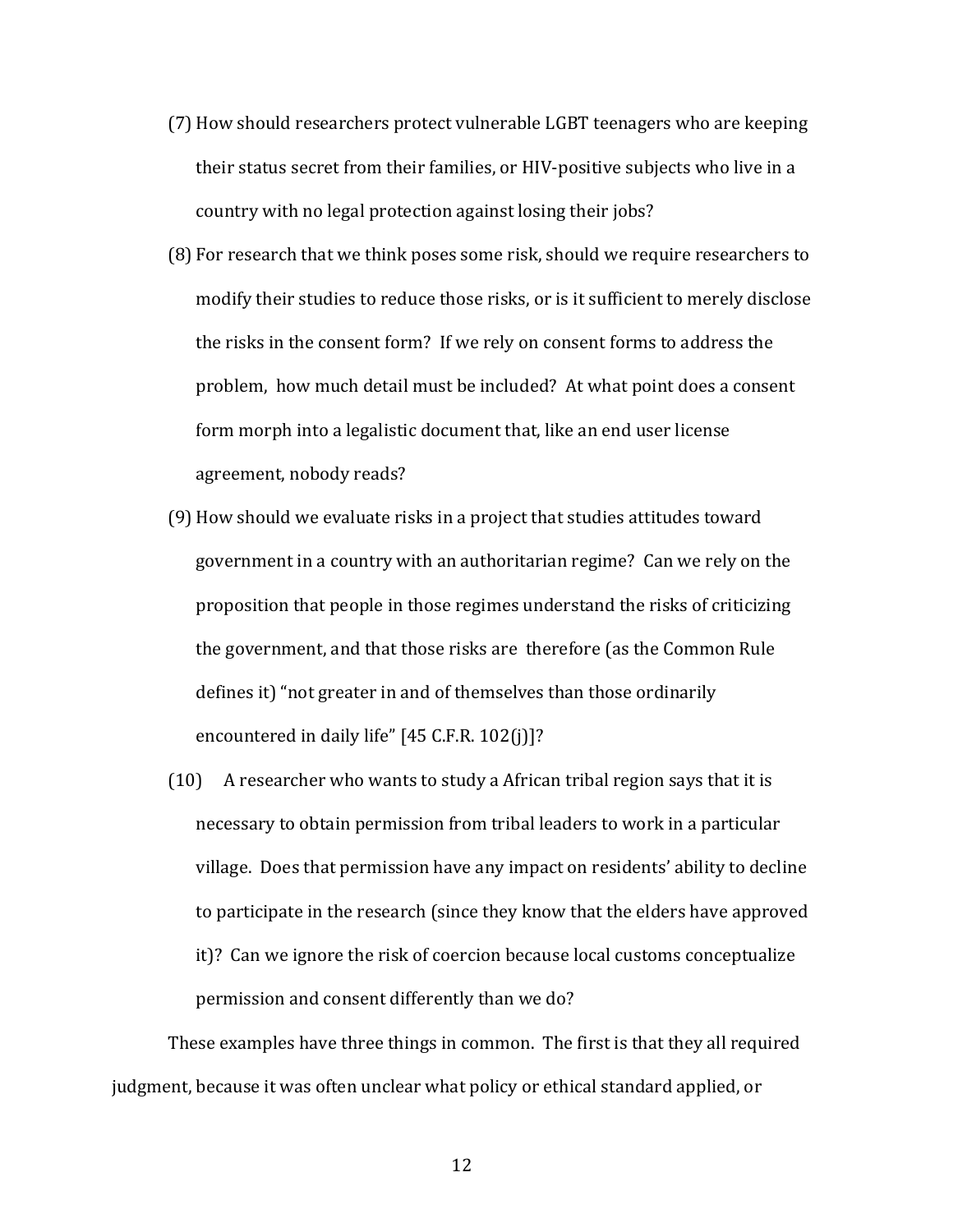because multiple regulatory requirements and ethical imperatives conflicted with each other. The second is that they all have more than one reasonable answer. Despite the complexity of the regulations, many critical terms are subject to different interpretations, from the basic properties of "risk" even to the definition of "research" or what a "human subject" is. My own view was that we did not have to be perfect, only that we make the best decision we could with the information that we had, after careful consideration of risks and benefits. But another IRB might, quite reasonably, have come to different conclusions.

The third is that these cases are not easily addressed by simple rules or policies. Even in an institution that is prepared to accept the risk of exempting a wider range of studies or practices, or declare a policy of exempting all survey research, it is not difficult to construct cases that are at the margins of what qualifies as exempt or as risky. *Most* of those risks are very small, others are so unlikely that we can ignore them, and still others fall into categories that perhaps ought not to trigger close review. *Most* could be exempted, but not all, and even then there must be a process for resolving the close cases and for addressing adverse events that are unlikely, but not impossible. 

# **IRBs and Research Controversies: The retracted** *Science* **Study and the Montana Judicial Elections Field Experiment**

As a thought experiment, I will consider whether our IRB would have caught and prevented two recent controversial political science studies. This exercise will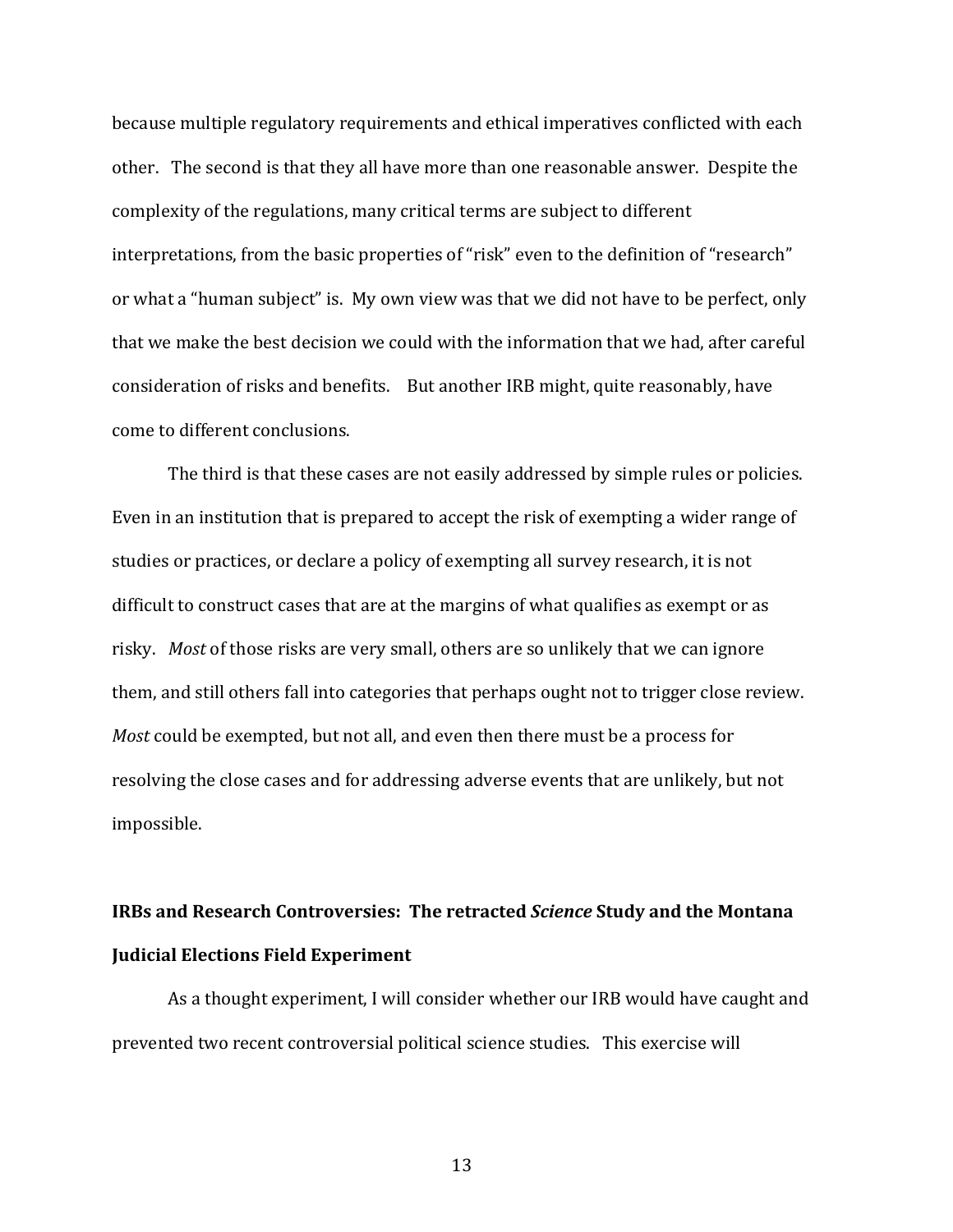highlight the limitations of IRB review, and raise questions about whether IRBs ought to consider broader ethical issues separate from risk to subjects.

#### The *Science* Study

In 2014, *Science* published a study (LaCour and Green 2014) demonstrating that canvassers could through short conversations with voters change attitudes towards gay rights and same sex marriage, and could convert same-sex marriage opponents into supporters. It involved almost 12,000 respondents taking part in 7 separate surveys over 9 months, and nearly 1,000 in-person interviews. The in-person effect was strongest among canvassers who were openly gay, suggesting that these conversations had a lasting impact on attitudes. It was a remarkable finding that received widespread attention in the *Washington Post*, the *New York Times*, and on NPR's *This American Life* and *Science Friday* (Konnikova 2015).

*Science* retracted the study in 2015 at the request of Donald Green, one of the authors. Green had expressed concerns about the validity of the data, the main author's (LaCour) inability to provide the raw data, and discrepancies in claims about funding. When other researchers tried to extend the study, they wondered whether LaCour had even conducted the surveys at all, and concluded it was likely that he had simply fabricated the data (Broockman et al. 2015). These authors found numerous irregularities, as well as evidence that the data were actually taken from an entirely different survey, which "[lead] us to be skeptical that the data were collected as described" (Broockman et al., 2015, 2). The irregularities included an unusually high response rate, denials from the survey firm that appeared to have done the original surveys that they had any involvement in the project, and Lacour's refusal to name the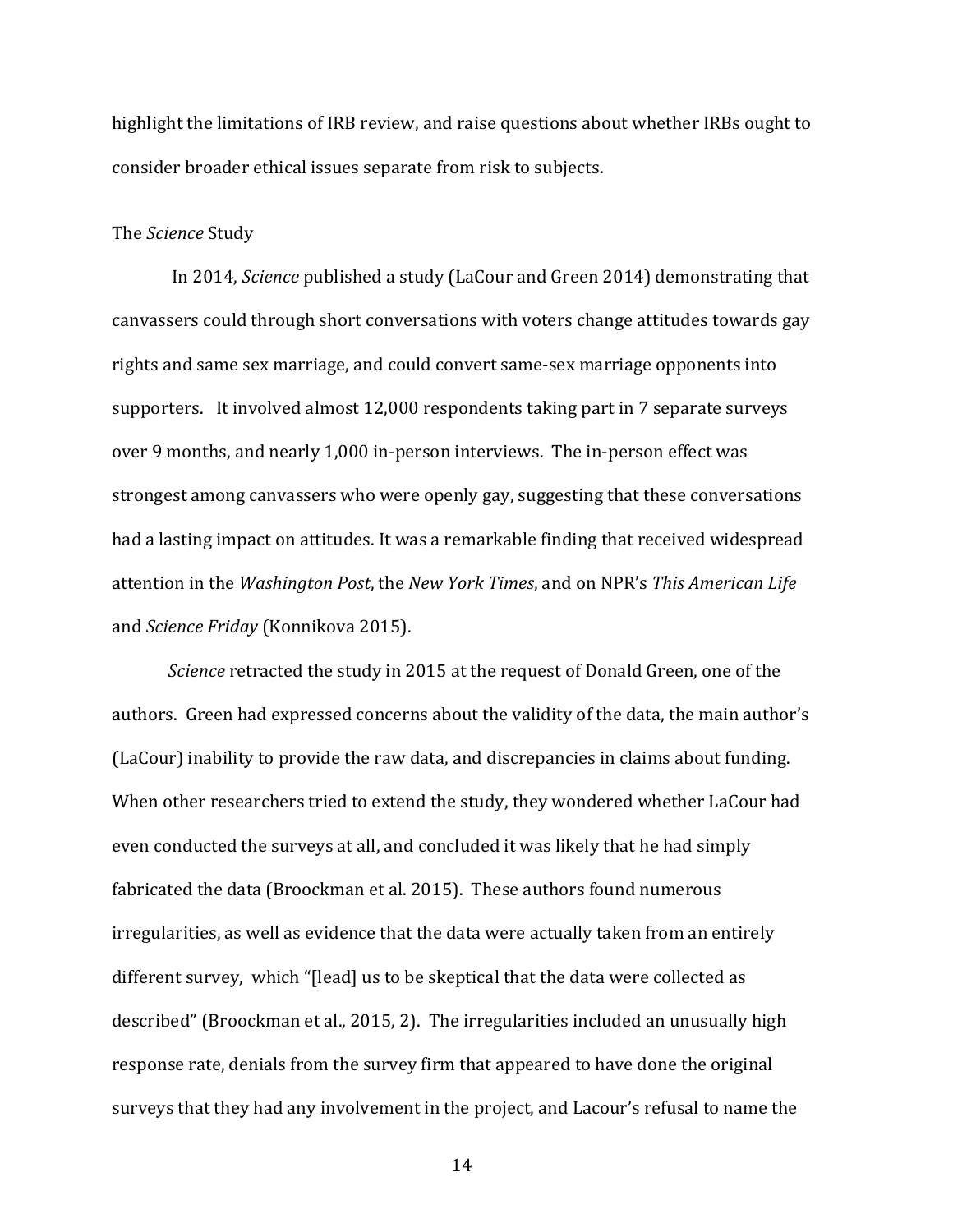firm that he says was involved. Lacour has admitted to "lying about aspects of the study, including who paid for it and methodology" (Carey 2015).

If this study had gone through our IRB, I am confident that we would have noted many of the irregularities. We require disclosure of all funding sources, as well as any contracts or agreements between a PI and outside firms involved in any research activities. We would also have required information about any survey firm's data use policies, and would have rejected outright any study that failed to disclose the firm's name. A PI would have to justify the number of subjects to be enrolled, submit survey instruments and interview questions, and demonstrate that the in-person interviewers had completed human subjects training before going into the field. In a project this large and involved, IRB review is not a one-shot process. Graduate students are not permitted to serve as Principal Investigators on either research grants or IRB protocols; a faculty member or other authorized individual is listed as the PI of record on any graduate student protocol, and we require certification that the faculty PI has reviewed it. Substantively, we would have reviewed carefully a study involving in-home visits and conversations on a sensitive topic.

Of course, all of this assumes that there was a protocol. An endnote to the original article stated that the research had been approved by the UCLA IRB (LaCour and Green 2014, 1369), but UCLA later said no such approval had been given (Malakoff 2015). IRBs cannot catch fraudulent research that simply ignores the process altogether. Whether we would catch fraudulent documentation – fake data use agreements, or forged contracts, for example – is a separate question. I am confident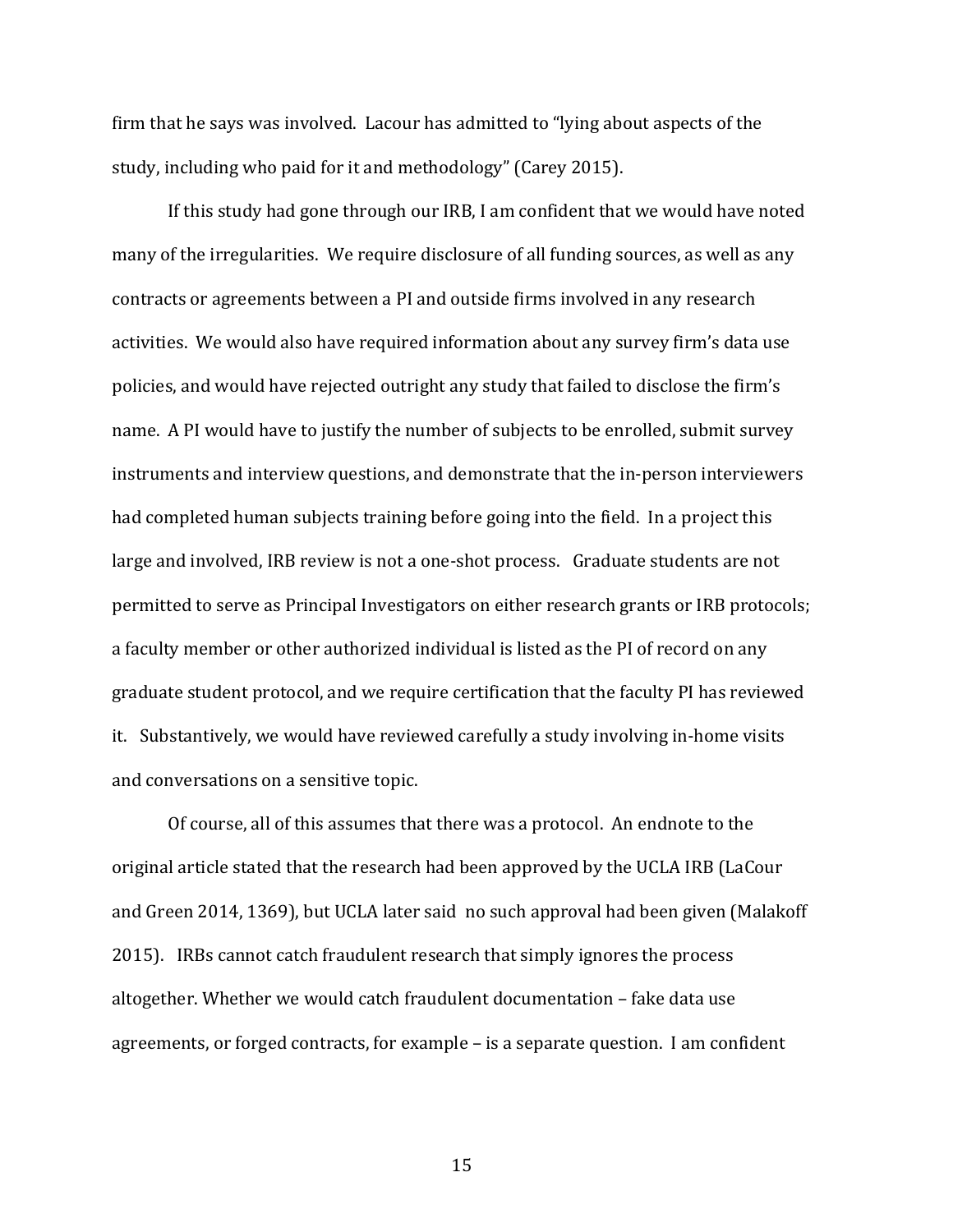that we would, and the disciplinary consequences to the submitter would be severe. But this case is more about researcher ethics and honesty than about the IRB process.

#### The Montana Field Experiment

In October 2014, political scientists at Stanford and Dartmouth conducted a field experiment to test whether providing information about candidate ideology would affect turnout in nonpartisan races. Over 100,000 registered voters in Montana received postcards which placed candidates for the nonpartisan State Supreme Court on a liberal-conservative scale and compared them to the placements of Barack Obama and Mitt Romney. The mailings were titled "2014 Montana General Election Voter Information Guide," and included the Montana state seal. Similar mailings went out to voters in California and New Hampshire (Michelson 2014).

The study generated outrage – from Montanans angry about what they saw as interference in their electoral processes, from the Montana Secretary of State who filed a complaint with the state Commissioner on Political Practices (COPP) alleging that the mailing was illegal (Willis 2014), and from Senator John Tester (D-MT), who objected to the presidents of Dartmouth and Stanford about a "so-called research project that uses Montana elections as a political laboratory experiment, at the expense of free and fair judicial elections in our state. . . which was apparently undertaken without the consent of the people of Montana or its state and local election officials" (Tester 2014). Both Stanford and Dartmouth publicly apologized for the study. In May 2015, the Montana Commissioner of Political Practices concluded that the mailing broke the law because it constituted express advocacy and the researches failed to register as a political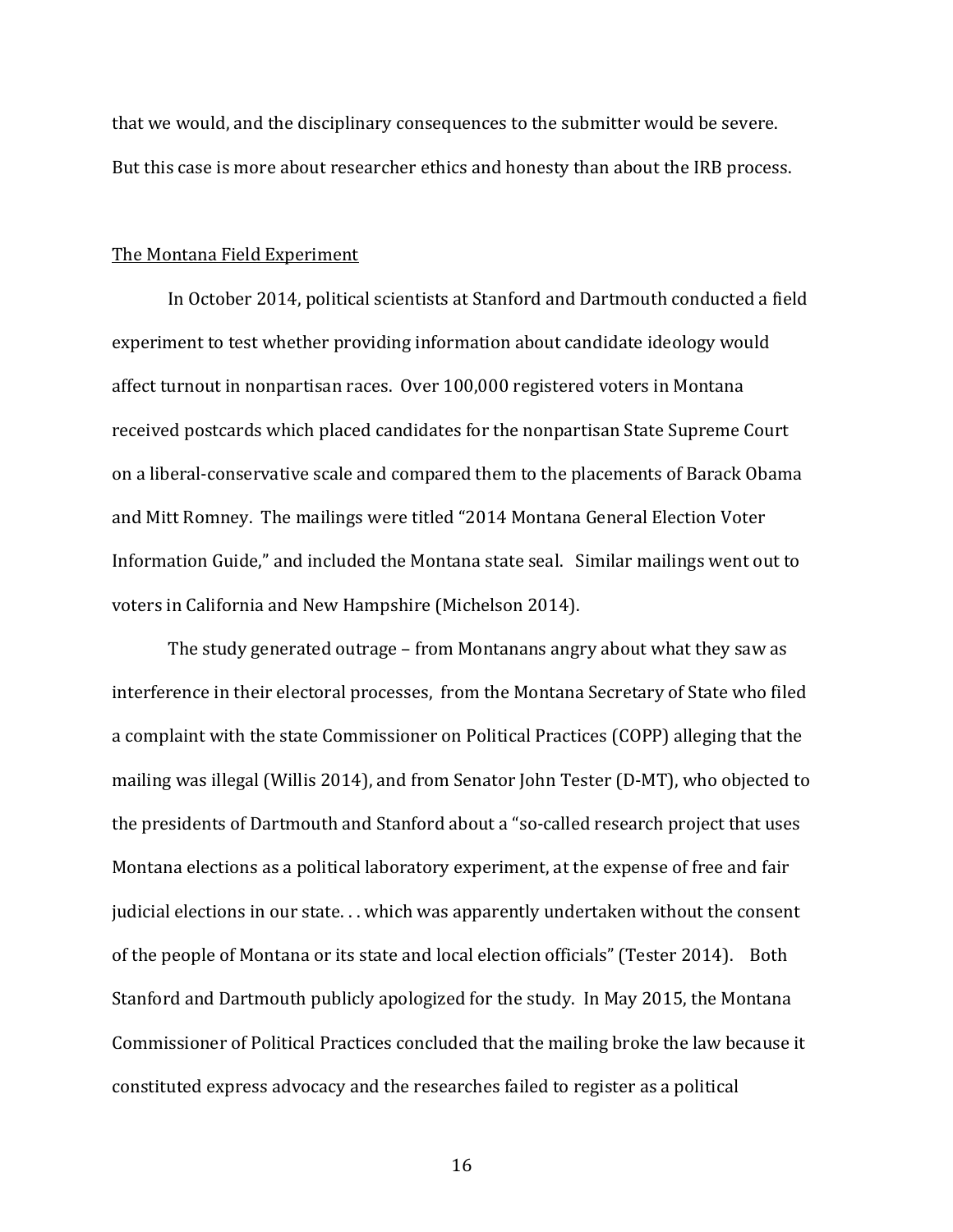committee. He referred the case to prosecutors for possible further action (COPP) 2015).

What role should an IRB have played here? The research did not undergo IRB review at Stanford, and appears to have gone through an abbreviated review at Dartmouth. The COPP finding concluded that Dartmouth reviewed only a study of primary voters in New Hampshire, and that they flyer sent out in Montana was never submitted to an IRB (COPP 2015, 4,6).

If the Montana study had gone through our IRB, we would have reviewed it at the full committee because of its size and the lack of consent in the field experiment setting. We would have insisted on seeing the actual materials that went out to voters, and would have noticed the use of the state seal (I expect that our legal counsel, who is an active presence at all IRB meetings, would have flagged it immediately). We would have objected to the use of the seal without permission not just on legal grounds, but because it was deceptive in suggesting that the study had official sanction. If the PIs had the approval of the state election authorities we might have permitted its use. We would have asked the PIs to justify the size of the mailing as well as the unequal treatment of Democratic and Republican respondents (62% of the flyers were sent to Democratic-leaning areas), although we may have been satisfied with a response noting that it was necessary to achieve enough statistical power when the expected effects are small. A PI would probably object that our questions about sample size and the content of mailings constituted unacceptable meddling into research design and methodology.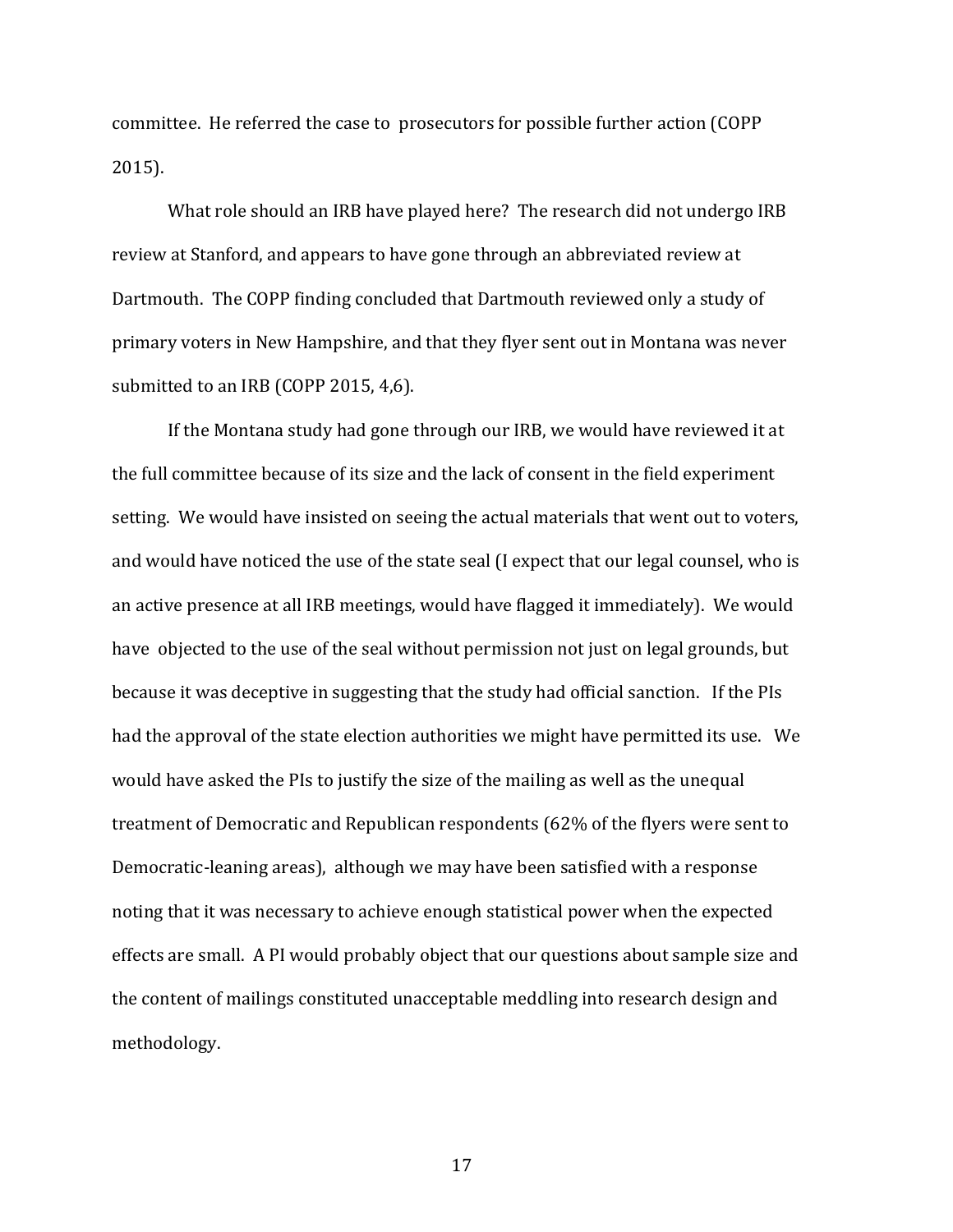I know that some IRB members would have objected to this study on the grounds that it might have an effect on an actual election outcome, or because those who received the flyers might be angry if they learned that they were part of a study to which they had not consented. We would have considered the possible psychological harm that a participant may experience after learning they had been subjected to a research study without their consent. But because other individual risks to research subjects were relatively small, it is possible that we would have approved it in modified form.

The objections to the Montana study are, once again, more about ethics than about risk. Jeremy Johnson, an Associate Professor at Carroll College who reviewed the case for the COPP, argues that IRBs must do more than "[focus]narrowly on individual human subjects" and that the *Belmont Report* requirement of respect for "persons, beneficence, and justice" mandates a broader review of research ethics (Johnson 2015, 4). He believes that voters have a right to object to a study "[intending] to manipulate vote totals that could potentially change the outcome of an election" (Johnson 2015, 5). The lack of similar reactions in California and New Hampshire suggest that the problem was not inherent in the research method, but to the specifics of what occurred in Montana.

These are important issues that highlight the difficulties of grappling with ethical questions in the context or IRB review. Insisting that political scientists should do nothing that might affect an election would prevent virtually all research conducted during an election season. Even a narrower view, that research ought not to have an immediate *partisan* effect could preclude research on turnout among marginalized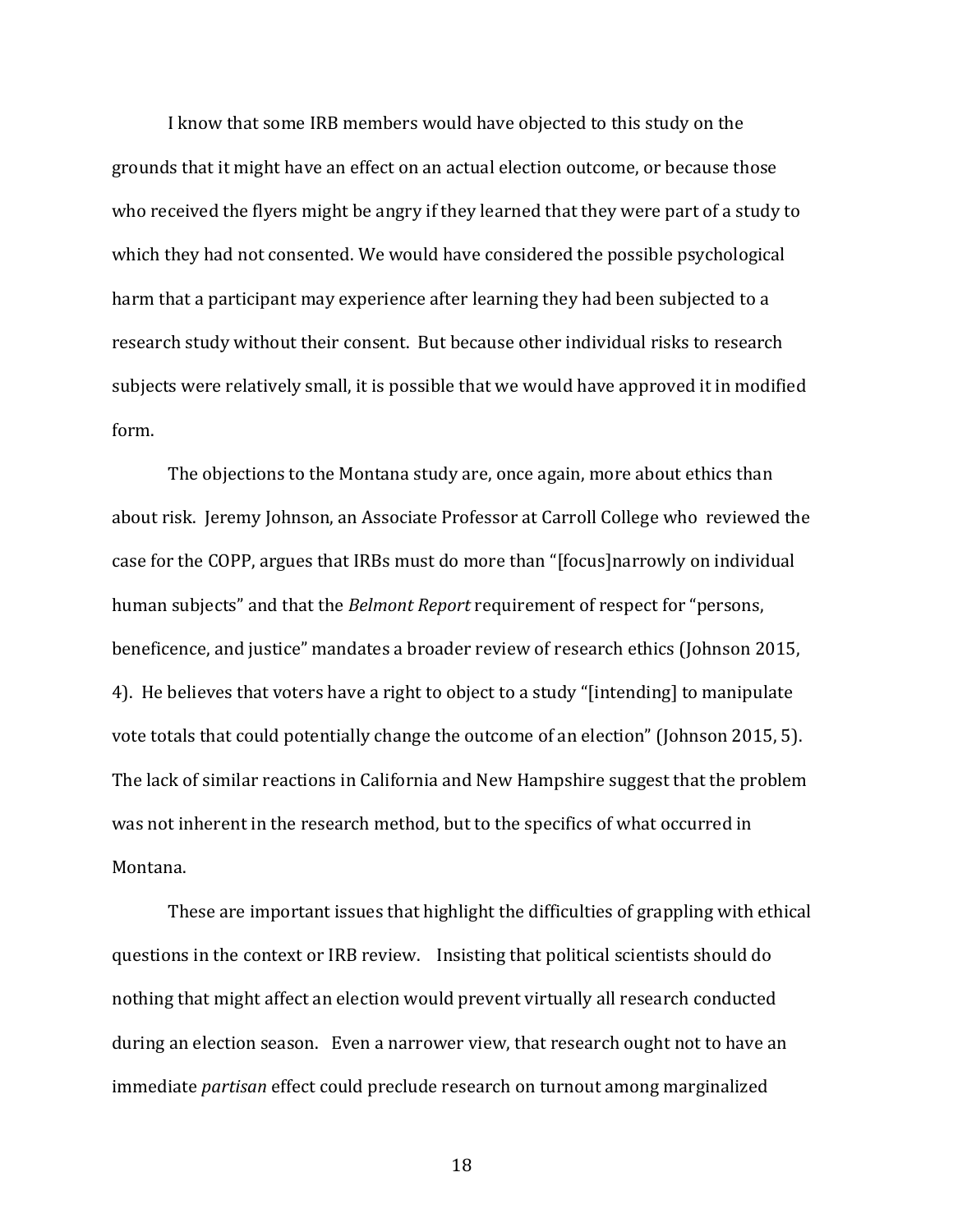populations that have identifiable voting patterns, among other things (Bedolla and Michelson 2012, for example). Must we avoid research that might affect an individual's vote choice in any way? At the same time, surely we can draw distinctions between research intending to understand political attitudes and vote choice, and studies that attempt to alter the decision making process or (as in this case) manipulate that process through unconsented treatments.

Eschewing research just because people may object to it would be a mistake, however, subjecting much of what we do to a heckler's veto. Many different groups will object to many different kinds of research on many different grounds. If we are to avoid research that may be controversial, or because people may be upset that a study took place at all, we would have to abandon huge swaths of studies: sex education, school vouchers, drug use, religion in politics, climate change, illegal immigration, HIVprevention, right-wing political mobilization, left-wing political mobilization; the list is endless. Here be dragons.

### **Conclusion**

If I were to offer one pragmatic suggestion for improving the IRB process, it would be to plead for better data. Even decades after the regulations have been in place, for social science research we lack the most basic information about what we are doing and whether it actually does any good. The 2007 Illinois White Paper put it this way:

[E] xamination reveals that virtually no scientific evidence is brought to bear on any aspect of the debate about how IRBs function. Unrealistic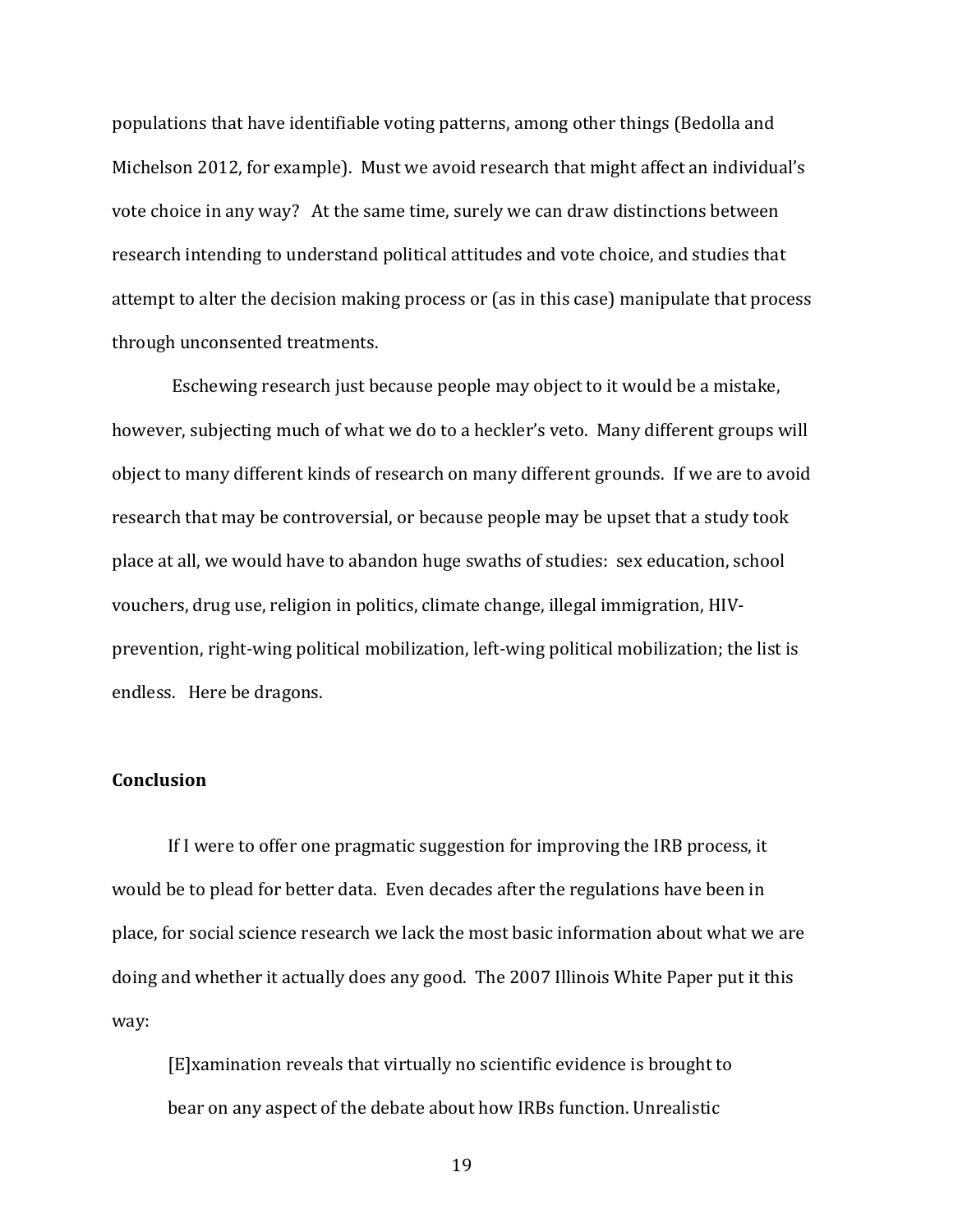and untested assertions abound. At the microlevel, this includes, for example, how IRBs decide what is adequate and respectful informed consent, what subjects perceive as risk, and what kinds of benefits to subjects and their communities make the relationship fair. At the macrolevel, there is virtually no research on the functioning of IRBs (numbers of protocols reviewed, numbers of serious abuses by discipline, common turnaround time, etc.) or of the effectiveness of the IRB system in protecting human subjects (Gunsulas et al. 2007, 639).

Are we really protecting subjects from harm? Do all of the compliance and reporting requirements make a material contribution to the welfare of research subjects? Does the IRB process impede research that would improve society? My answers are probably, no, and possibly. But the real answer is "nobody really knows."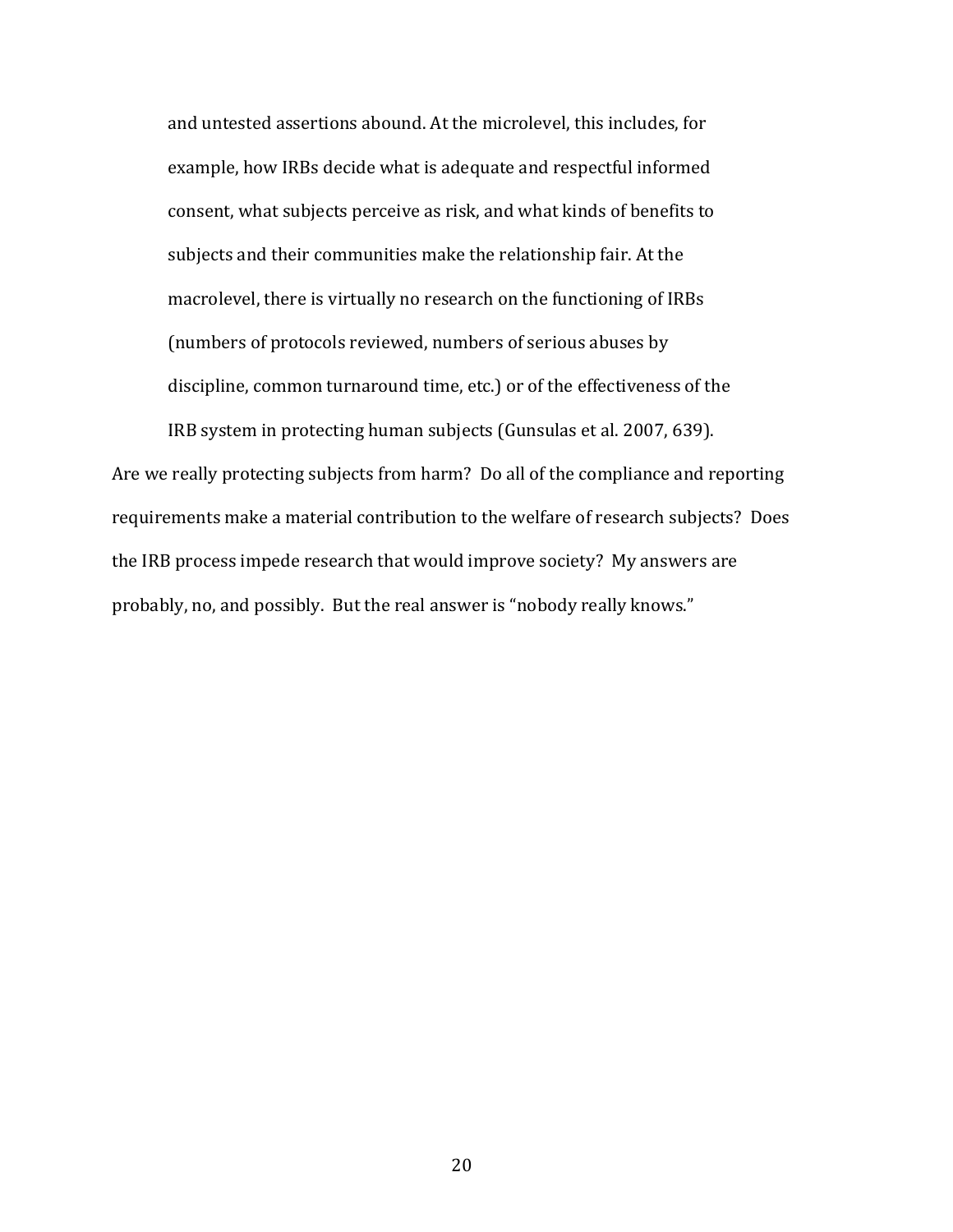- Bedolla, Lisa García and Melissa R. Michelson. 2012. *Mobilizing Inclusion: Tranforming the Electorate Through Get-Out-the-Vote Campaigns.* New Haven: Yale University Press.
- Broockman, David, Joshua Kalla, and Peter Aronow. 2015. "Irregularities in LaCour  $(2014)$ ." May 29.
- Burris, Scott. 2008. "Regulatory Innovation in the Governance of Human Subjects Research: A Cautionary Tale and Some Modest Proposals." Regulation and *Governance* 2:65-84 (No. 2).
- Citro, Constance F., Daniel R. Ilgen, and Cora B. Marrett, eds. 2003. Protecting **Participants and Facilitating Social and Behavioral Sciences Research.**
- Commissioner Of Political Practices (COPP) of the State of Montana. 2015. *Decision Finding Sufficient Facts to Demonstrate a Violation of Montana's Campaign* Practice Law, McCulloch v. Stanford and Dartmouth, No. COPP 2014-CFP-046. May 11.
- Gunsalus, C.K., Edward M. Bruner, Nicholas C. Burbules, Leon Dash, Matthew Finkin, Joseph Goldberg, William T. Greenough, Gregory A Miller, Michael G. Pratt, Masumi Iriye, and Deb Aronson. 2007. "The Illinois White Paper - Improving the System for Protecting Human Subjects: Counteracting IRB 'Mission Creep'." *Qualitative Inquiry* 13:617-649 (No. 5, July).
- Hauck, Robert J-P. 2008. "Protecting Human Research Participants, IRBs, and Political Science Redux: Editor's Introduction." *PS: Political Science and Politics* 41:475- $476$  (No. 3, July)
- Klitzman, Robert L. 2015. *The Ethics Police? The Struggle to Make Human Research Safe.* New York: Oxford University Press.
- Johnson, Jeremy B. 2015. *McCullough v. Stanford and Dartmouth*. Annex to COPP of the State of Montana 2015.
- Konnikova, Maria 2015. "How a Gay-Marriage Study Went Wrong." The New Yorker, May 22.
- LaCour, Michael J., and Donald P. Green. 2014. "When Contact Changes Minds: An Experiemt on Transmission of Support for Gay Equality." *Science* 346:1366-1369 (December 12).
- Malakoff, David. 2015. "Gay Marriage Study Author LaCour Issues Defense, But Critics Aren't Budging." Science Insider, May 30. http://news.sciencemag.org/scientific-community/2015/05/gay-marriagestudy-author-lacour-issues-defense-critics-arent-budging, accessed July 28, 2015.
- Michelson, Melissa R. 2014. "Messing with Montana: Get-out-the-Vote Experiment Raises Ethical Questions." The New West (official blog of the Western Political Science Association). https://thewpsa.wordpress.com/2014/10/25/messingwith-montana-get-out-the-vote-experiment-raises-ethics-questions/, accessed August 1, 2015.
- Schrag, Zachary M. 2010. *Ethical Imperialism: Institutional Review Boards and the* Social Sciences, 1965-2009. Baltimore: Johns Hopkins University Press.
- Tester, John. 2014. Letter to John L. Hennessy and Philip J. Hanlon. October 24. Reprinted in *Billings Gazette.* http://billingsgazette.com/tester-s-letter-to-